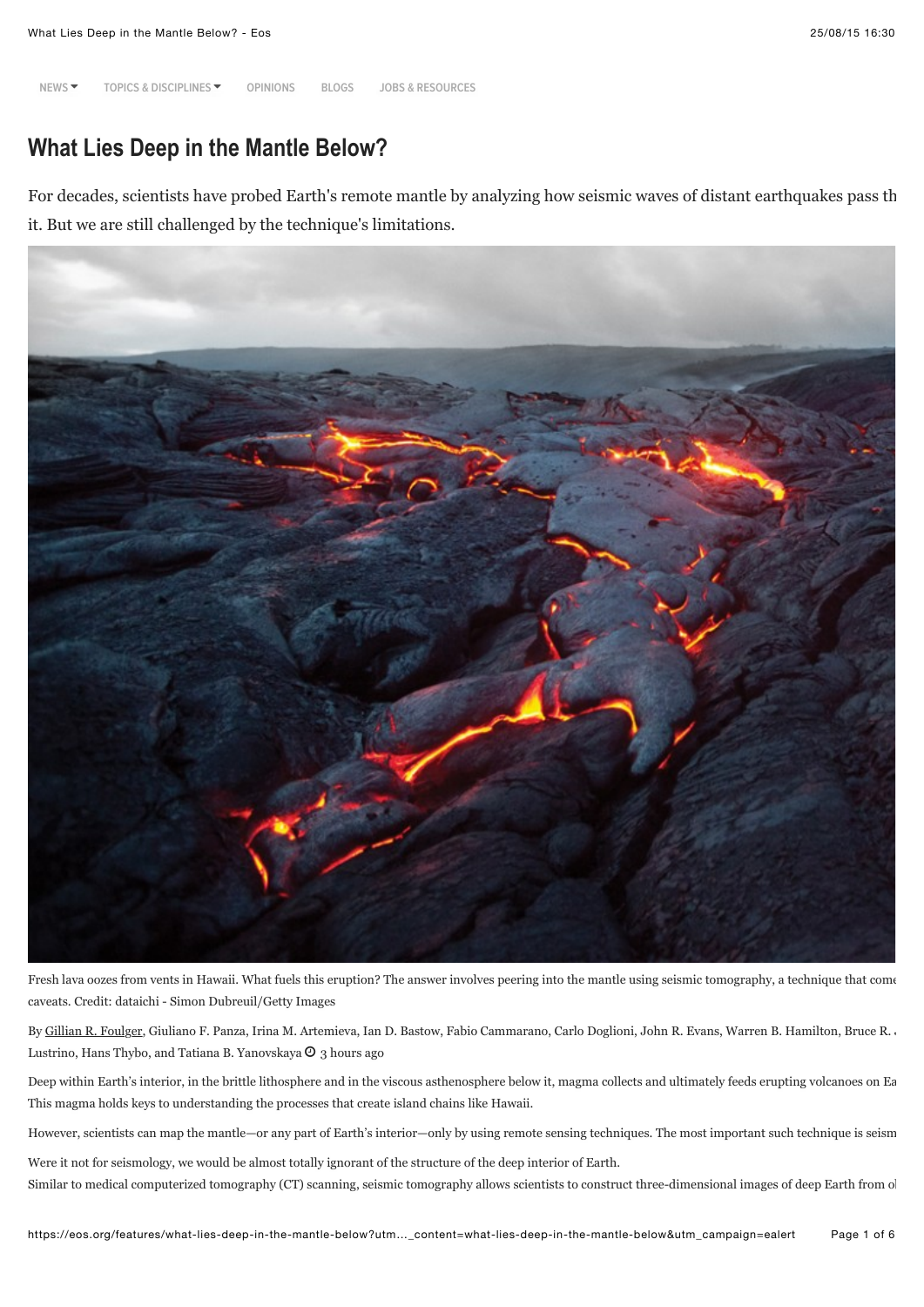seismic waves that have passed through it. The speed of these waves varies depending on the composition, phase, temperature, and pressure of the material thr they travel. Analyzing seismic waves can thus reveal details of these deep materials (https://www.youtube.com/watch?v=HrtoonIP8nk). Were it not for seismology, we v totally ignorant of the structure of the deep interior of Earth.

The term "seismic tomography" was first coined by Adam Dziewonski and Don L. Anderson [*Dziewonski and Anderson*, 1984]. Over subsequent decades, the r received substantial research funding, and the results have profoundly influenced our knowledge of Earth's structure and dynamics.

Nevertheless, communicating the technique's limitations between subdisciplines within Earth science remains a challenge. For reasons of space and other factors, published and other factors, published and other factors, pub papers often tend to deemphasize important caveats [*Foulger et al.*, 2013]. The bottom line is that scientists tend to underestimate pitfalls and often have dispr faith in results.

### **Teleseismic Tomography**

Scientists apply seismic tomography on scales ranging from small crustal features a few kilometers across to the entire mantle, which is some 3000 kilometers method commonly used to study regions up to a few hundreds of kilometers wide and deep, referred to as teleseismic tomography, typically has a resolution on kilometers.

Teleseismic tomography analyzes the relative arrival times at surface seismometers of seismic waves from distant earthquakes that have traveled through the in Seismic waves slow down when traveling through some materials (e.g., iron-rich rocks, partially molten material, or hot rock), and as a result, some waves reac monitoring stations slightly delayed. Scientists then convert these timing delays to information about wave speeds in the material through which the seismic waves passed.

Over the past 3 decades, scientists have made enormous progress in assembling software and data for teleseismic tomography. They have developed sophistica programs and established large equipment pools, enabling practitioners to deploy hundreds of stations in dense arrays. They have also densified national and g networks and greatly improved their quality.

Thanks to this progress, model resolution significantly improved. Nevertheless, important challenges remain—some technical and some involving the way we c science.

### **Limitations of Teleseismic Tomography**

Teleseismic tomography, although sensitive to horizontal variations in seismic wave speed, has virtually no ability to determine depth variations.

Teleseismic tomography, although sensitive to horizontal variations in seismic wave speed, has virtually no ability to determine vertical (depth) variations. This from relying exclusively upon rays that sample all depths in the same way. Arbitrary changes in wave speeds throughout a horizontal slab produce only minusc in the predicted relative arrival times and thus are virtually undetectable. Among other things, this fact means that scientists cannot establish the vertical continuity tomographic anomalies with certainty.

Another reason researchers cannot determine the true depth extent of imaged structures is that the incoming seismic waves arrive traveling steeply upward because they have the year of the year of the year of the year of th been refracted toward the surface by the increase of wave speed with depth in Earth. The resulting strongly nonuniform ray distribution causes vertical smearing tomographic images and gives distorted pictures that often contain spurious pipe-like features.

Compounding these problems, researchers commonly display structures derived as differences relative to one-dimensional models of the (unknown) local aver speeds. This practice makes it difficult for readers to compare results from different regions [*Bastow*, 2012]. Alternatively, results may be shown relative to an a average global model, but this conceals major global features such as the seismic low-velocity zone, a layer in the shallow mantle thought to represent the asthe [*Thybo*, 2006].

In all tomography methods, the strengths of calculated anomalies depend heavily on subjective choices of the inversion parameters used, such as those involving smoothing. Despite this, researchers still commonly assume that the relative strengths of resulting anomalies are accurate.

Scientists often unjustifiably interpret these strengths as direct reflections of the temperature of material through which the seismic waves have passed. Widely assumptions hold that high wave speeds correspond to cold, probably dense and sinking material and low velocities correspond to hot, rising material. Howeve assumptions cannot be made because variations in composition and degree of contained partial melt (which is strongly related to hydrogen and carbon content effects on seismic wave speed than temperature. In some unusual cases where scientists checked the assumptions independently, these assumptions proved to *Trampert et al.*, 2004].

Researchers need an even greater leap of faith to deduce convective motion. Tomography can only reveal instantaneous (on a geological timescale) snapshots of the structure structure of the structure structure motion. Tomog of the mantle, not its internal motion.

# **Difficulties in Assessing the Reliability of Results**

Scientists make great efforts to assess the reliability of their results, but such assessments are not easy. Common tests of model integrity prove unreliable because they are not easy. Common tests of model integrity prove limited to the mathematical approach used and fail to address several significant sources of error (Figure 1) [Foulger et al., 2014; Léveque et al., 1993; *van der* 1993].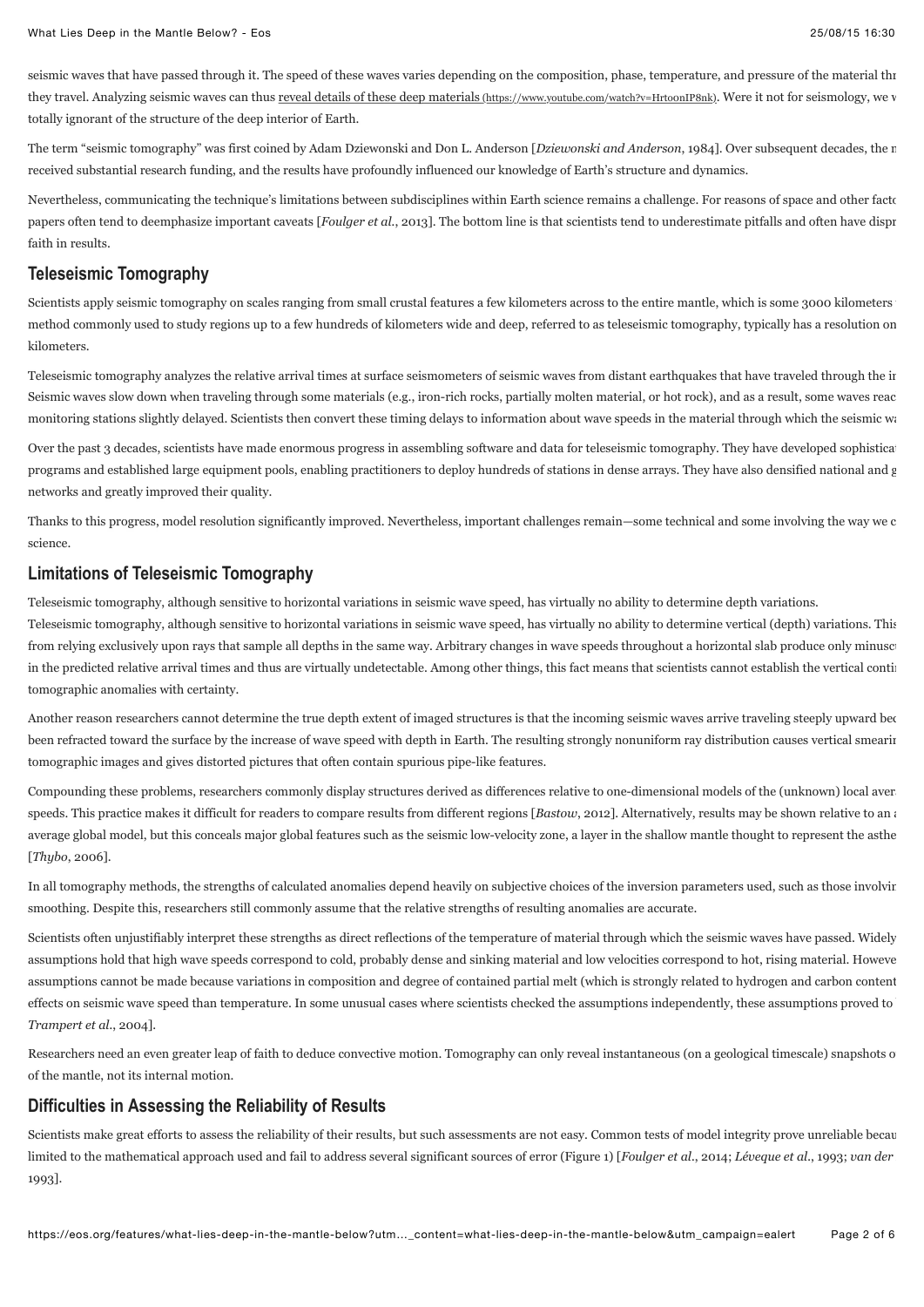

[\(https://eos.org/features/what-lies-deep-in-the-mantle-below/attachment/untitled-3\)](https://eos.org/features/what-lies-deep-in-the-mantle-below/attachment/untitled-3)

Fig. 1. Theoretical mantle structure model compared with corresponding tomographic images for Africa's Afar region, where the African plate is splitting in two. (top left) A theoretical model that consists of two regions of high wave speed flanking the rift in the upper mantle. (top right) A relative arrival time tomographic result obtained by analyzing seismic waves that would pass through such a theoretical model. A strong low-velocity feature, which is an artifact of the analysis method, appears in the well-resolved region between the two high-velocity flanks. Conversely, an input model consisting of only a slow wave speed anomaly beneath the rift would result in erroneously fast wave speed rift flanks. (bottom) Cross-sectional views of (left) the theoretical model and (right) the tomographic result. Credit: Ian Bastow

The scientific community cannot assess the absolute accuracy of a result because no method exists that can provide superior results against which the results of tomography can be compared. Furthermore, scientists cannot really know whether the method as used answers the question that the researchers intended (known as used answers the question that the researchers intended (known "epistemic" uncertainty).

The next best thing involves examining the repeatability of independent studies. However, scientists typically don't perform multiple tomography studies cover locality. Even if they do, experiments are not usually completely independent. Such experiments often draw data from the same pool, and the mathematical me computer programs used may be related.

## **The Mantle Plume Controversy: Do Plumes Even Exist?**

A few volcanic regions, however, have been the subjects of multiple tomography studies. Scientists find these areas particularly interesting—some postulate tha fueled by an elusive theoretical phenomenon: deep mantle plumes.

[These regions, which include Hawaii and Yellowstone, are puzzling because they lie far from the boundaries of tectonic plates where most igneous activity occu](http://www.pnas.org/content/110/7/2435.full) hypothesis (http://www.pnas.org/content/110/7/2435.full) proposes that they are fed by columns of hot, solid rock a few tens or hundreds of kilometers in diameter ris core-mantle boundary and independent of the convection involved in plate tectonics. Scientists expect that deep mantle plumes, if they exist, should be visible in images as columnar regions of low seismic wave speed.

During the past decade, new observations have thrown the <u>existence of mantle plumes (http://www.mantleplumes.org</u>) into serious doubt. Predictions of the hypothe the updoming of Earth's surface and flood volcanism when a plume eruption begins—seldom are confirmed by observation [*Foulger*, 2010]. As a result, many on attempt to scrutinize the hypothesis against observations.

Hawaii, the archetypal candidate for the location of a deep mantle plume, thus becomes an important target for observations. If the existence of a plume under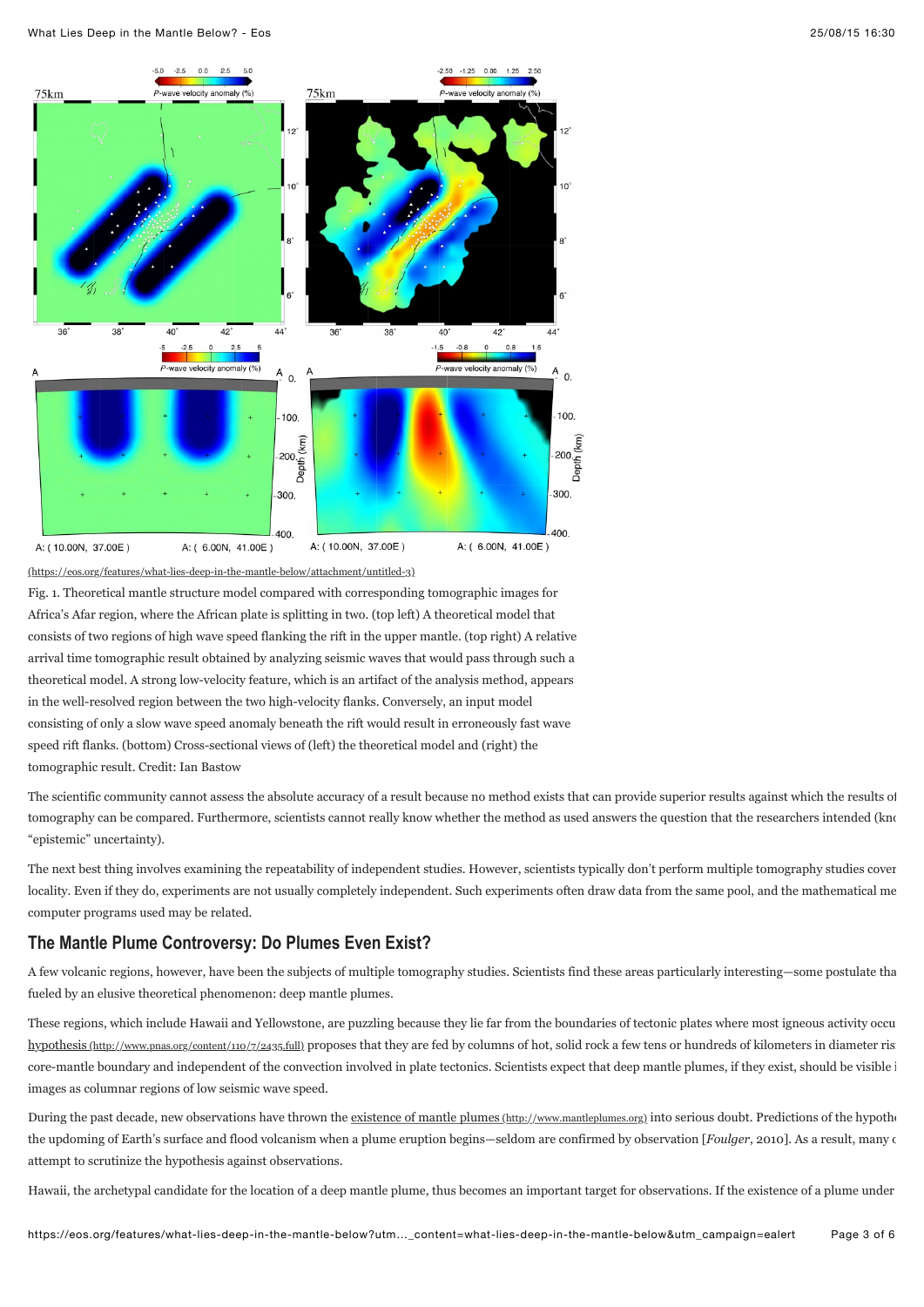be confirmed or ruled out, it could help settle the debate regarding whether or not plumes exist in general.

Unfortunately, Hawaii is extraordinarily poorly placed for study, with a relatively small landmass and few nearby earthquake sources. Teleseismic tomography typically cannot probe deeper than the aperture of the seismometer network used. As a result, only the upper few hundred kilometers of the mantle beneath Hawaii can be need to the mantle beneath Hawaii can be need to the m reliably imaged; seismic tomography cannot reach down a few thousand kilometers, where plumes are thought to originate. Recent studies exhibit little repeatation of the repeatation of the repeat of the repeat of the repeat shallow depths below Hawaii (Figure 2).



[\(https://eos.org/features/what-lies-deep-in-the-mantle-below/attachment/15-0144\\_foulger\\_4861-](https://eos.org/features/what-lies-deep-in-the-mantle-below/attachment/15-0144_foulger_4861-f02_edited_rgb_final_web)

f02\_edited\_rgb\_final\_web)

Fig. 2. Lack of repeatability in recent studies of Hawaii: (left) from *Li et al.* [2008], showing a lowvelocity body, interpreted as a plume, tilting from the Big Island of Hawaii to the northwest beneath the Hawaiian island chain; (right) from *Wolfe et al.* [2009], showing a similar low-velocity body, also interpreted as a plume, except tilting in the exact opposite direction—from beneath the Big Island of Hawaii to the southeast.

## **The Yellowstone Opportunity**

Yellowstone is in a very different situation. It lies in a continental setting, and researchers can deploy extensive, optimized seismic networks relatively easily. As scientists have targeted it for numerous ambitious experiments since the 1970s.

The culmination of these projects is the roughly \$500 million, 2000-site [USArray seismic network \(http://www.usarray.org/\),](http://www.usarray.org/) which covers the entire United States. tomographic studies of the Yellowstone region use the superb data it has collected (see *Pavlis et al.* [2012] for a review). These studies provide the best opportu available to study the repeatability of teleseismic tomography for a proposed plume region.

[The results show broad agreement regarding bodies on a scale of several tens of kilometers. These include the sinking Farallon slab \(http://svs.gsfc.nasa.gov/cgi-bin/](http://svs.gsfc.nasa.gov/cgi-bin/details.cgi?aid=2410) aid=2410)—a "lost" tectonic plate that became completely subsumed within the mantle over the past 15 million years or so. Today the slab exhibits high wave spe because it is colder and more rigid than the surrounding mantle.

If teleseismic tomography cannot settle the debate at an ideally located and monitored place such as Yellowstone, the question arises as to whether it can do so Researchers also see a strong, shallow, low–wave speed anomaly beneath the Eastern Snake River Plain and Yellowstone and high wave speeds farther east bene central United States. However, repeatability deteriorates for smaller bodies and with increasing depth from about 200 to 1000 kilometers.

Remarkably, because of the lack of repeatability between results at depths greater than 200 kilometers, this work has brought no consensus regarding the shap continuity, or depth extent of seismic wave speed anomalies directly beneath Yellowstone, nor has it resolved whether a mantle plume exists below the crust  $[F]$ 2015]. If teleseismic tomography cannot settle the debate at an ideally located and monitored place such as Yellowstone, the question arises as to whether it can anywhere.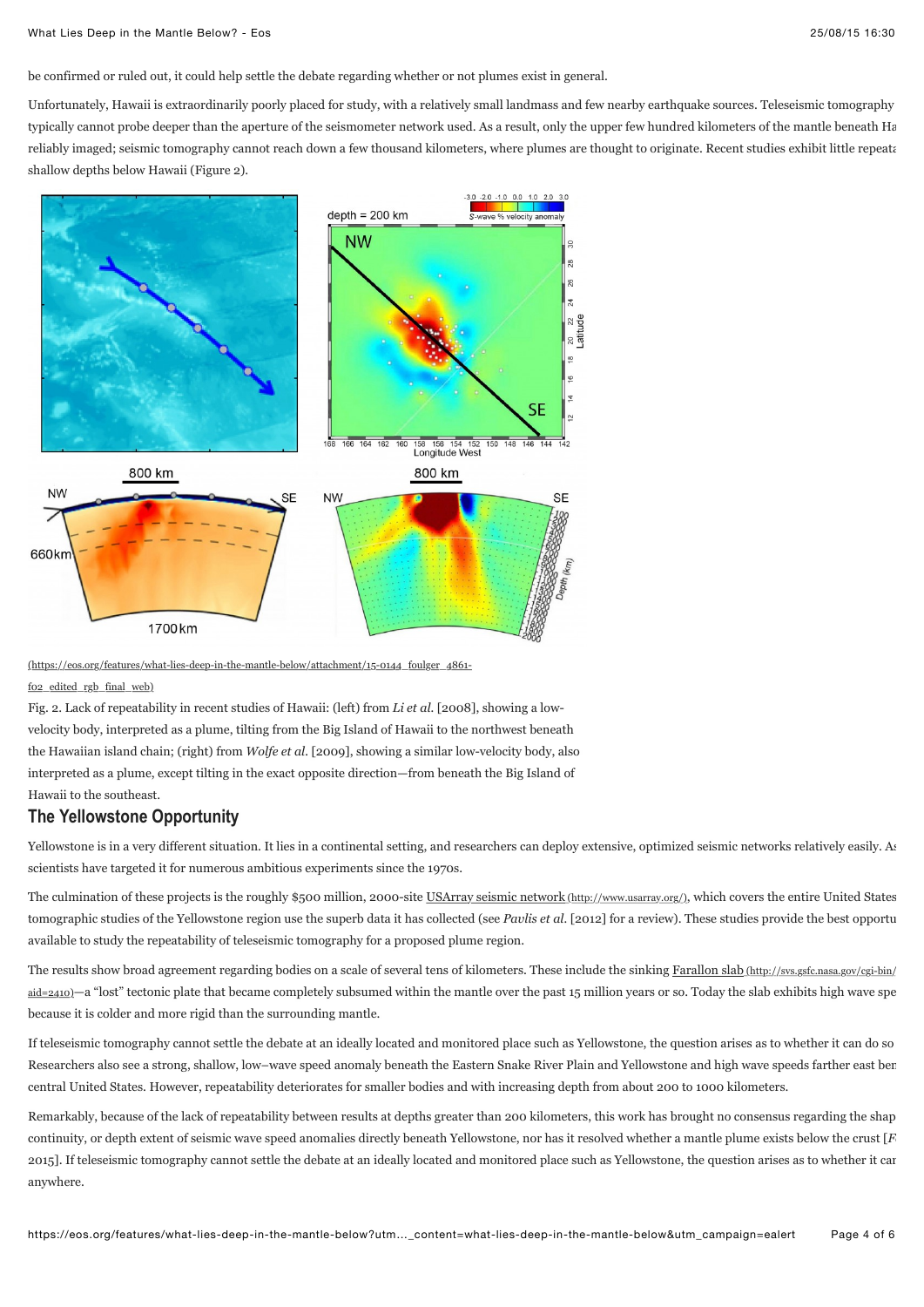# **The Future of Teleseismic Tomography**

Seismic tomography—an immensely powerful tool that deserves its recent popularity—shines a light on the mantle, influencing almost every branch of Earth sc

However, the greatest remaining challenge may lie not in doing better tomography but in appreciating its limitations and living with the results. Tomography n be shared within the Earth science community in a way that communicates not only the results' robust features but also their real errors [*Panza et al.*, 2007].

Seismic tomography results also need to be interpreted jointly with other data, including gravity studies and tectonic reconstructions. The research community interdisciplinary work to reduce ambiguities in interpretation.

Researchers often turn to the geochemistry of surface samples to back up interpretations, but this approach is much less helpful than commonly assumed. The compositions of igneous rocks at the surface cannot be used to infer deep mantle plumes or to assess the composition and convective motion of the deep mantle any attempts at geochemical "ground truthing" have only limited power to estimate the temperature of the melting mantle sources that feed surface volcanism *Anderson*, 2015].

Understanding what is not reliable in a seismic tomography image and interpreting what is reliable in terms of geology thus remain perhaps our most exciting  $\epsilon$ challenges.

## **References**

**Bastow, I. D. (2012), Relative arrival-time upper-mantle tomography and the elusive background mean, Geophys. J. Int., 190, 1271–1278.**

**Dziewonski, A. M., and D. L. Anderson (1984), Seismic tomography of the Earth's interior, Am. Sci., 72, 483–494.**

**Foulger, G. R. (2010), Plates vs Plumes: A Geological Controversy, 328 pp., Wiley-Blackwell, Chichester, U. K.**

**Foulger, G. R., et al. (2013), Caveats on tomographic images, Terra Nova, 25, 259–281.**

**Foulger, G. R., et al. (2014), Caveats on tomographic images, paper presented at European Geosciences Union General Assembly, Vienna, Austria, 27 April to 2 May.**

Foulger, G. R., R. L. Christiansen, and D. L. Anderson (2015), The Yellowstone 'hot spot' track results from migrating Basin Range extension, in The Interdisciplinary Earth: A Volum **of Don L. Anderson, edited by G. R. Foulger, M. Lustrino, and S. D. King, Geol. Soc. of Am., Boulder, Colo., in press.**

**Léveque, J. J., L. Rivera, and G. Wittlinger (1993), On the use of the checker-board test to assess the resolution of tomographic inversions, Geophys. J. Int., 115, 313–318.**

**Li, C., R. D. van der Hilst, E. R. Engdahl, and S. Burdick (2008), A new global model for P wave speed variations in Earth's mantle, Geochem. Geophys. Geosyst., 9, Q05018, doi:10.1029/2007GC001806.**

Lustrino, M., and D. L. Anderson (2015), The mantle isotopic printer: Basic mantle plume geochemistry for seismologists and geodynamicists, in *The Interdisciplinary Earth: A Vol* **of Don L. Anderson, edited by G. R. Foulger, M. Lustrino, and S. D. King, Geol. Soc. of Am., Boulder, Colo., in press.**

Panza, G. F., A. Peccerillo, A. Aoudia, and B. Farina (2007), Geophysical and petrological modelling of the structure and composition of the crust and upper mantle in complex ge **settings: The Tyrrhenian Sea and surroundings, Earth Sci. Rev., 80, 1–46.**

Paylis, G. L., K. Sigloch, S. Burdick, M. J. Fouch, and F. L. Vernon (2012), Unraveling the geometry of the Farallon plate: Sunthesis of three-dimensional imaging results from USAr **Tectonophysics, 532–535, 82–102.**

**Thybo, H. (2006), The heterogeneous upper mantle low velocity zone, Tectonophysics, 416, 53–79.**

**Trampert, J., F. Deschamps, J. Resovsky, and D. Yuen (2004), Probabilistic tomography maps chemical heterogeneities throughout the lower mantle, Science, 306, 853–856.**

van der Hilst, R., E. R. Engdahl, and W. Spakman (1993), Tomographic inversion of Pand pP data for aspherical mantle structure below the northwest Pacific region, Geophys. J. I **264–302.**

Wolfe, C. J., S. C. Solomon, G. Laske, J. A. Collins, R. S. Detrick, J. A. Orcutt, D. Bercovici, and E. H. Hauri (2009), Mantle shear-wave velocity structure beneath the Hawaiian hot s **Science, 326, 1388–1390.**

### **Author Information**

Gillian R. Foulger, Department of Earth Sciences, Durham University, Durham, U. K.; email: q.r.foulger@durham.ac.uk (mailto:q.r.foulger@durham.ac.uk); Giuliano F. Panza, Department Mathematics and Geosciences, University of Trieste, Trieste, Italy; also at Structure and Non-Linear Dynamics of the Earth, International Center for Theoretical Physics, Trieste, It Institute of Geophysics, China Earthquake Administration, Beijing, China; Irina M. Artemieva, Department of Geography and Geology, University of Copenhagen, Copenhagen, De **D. Bastow, Department of Earth Science and Engineering, Imperial College, London, U. K.; Fabio Cammarano, Department of Geography and Geology, University of Copenhagen,** Copenhagen, Denmark; Carlo Doglioni, Dipartimento Scienze della Terra, Università Sapienza, Rome, Italu; John R. Evans, Earthquake Science Center, U.S. Geological Survey, Sonta Cruz, Santa Cruz, Santa Cruz, Santa Cruz, San Calif; Warren B. Hamilton, Department of Geophysics, Colorado School of Mines, Golden; Bruce R. Julian, Department of Earth Sciences, Durham University, Durham, U. K.; Mich